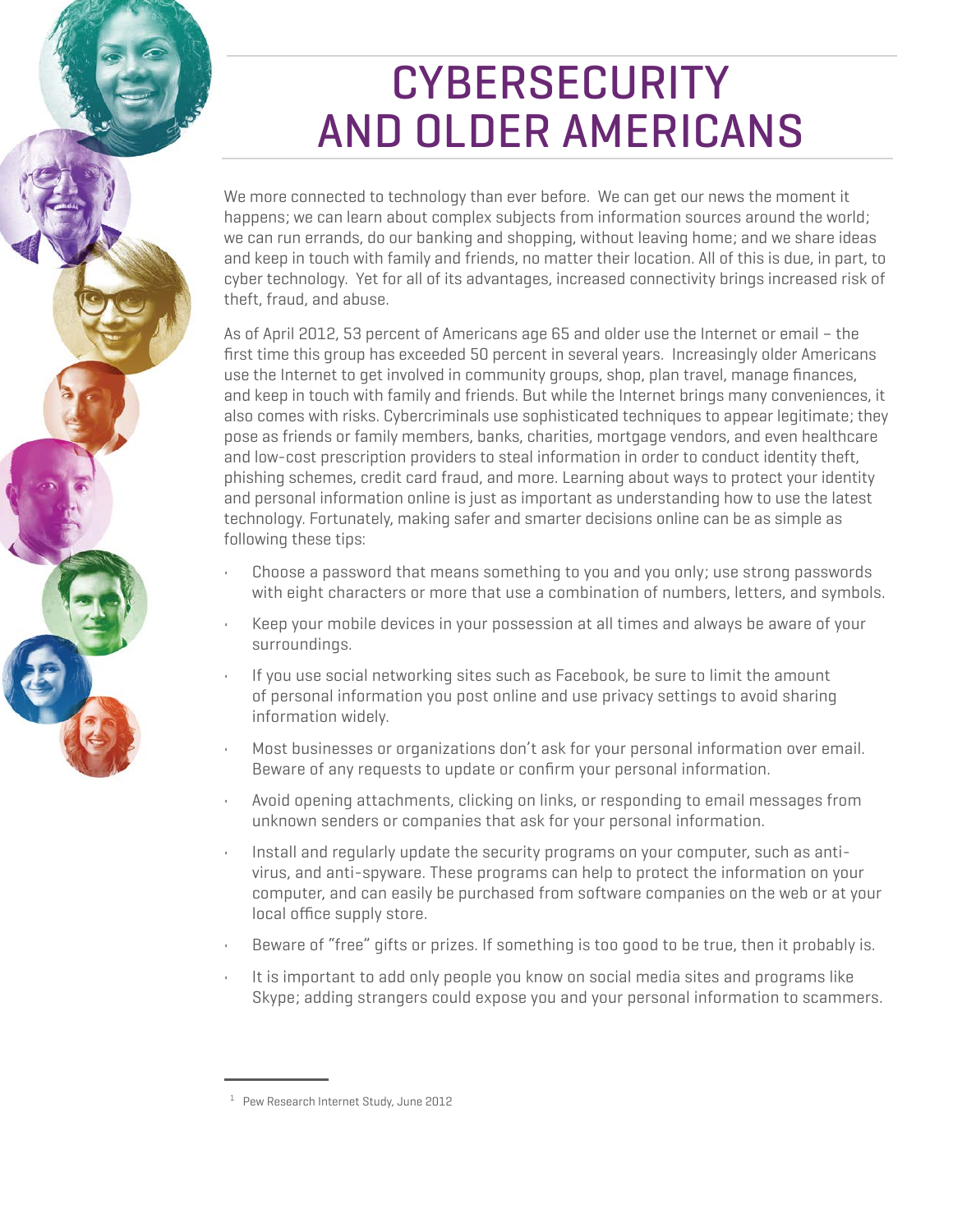### PROTECT YOURSELF FROM ONLINE FRAUD

When seeking the following information online, you can take precautions to protect yourself from fraud:

#### **Medical advice**

- • Be sure to find out who is providing the information, know where you're going online.
- • Many pharmaceutical companies create websites with information to sell products.
- • Look for sites ending in .edu (for education) or .gov (for government).

#### **Banking**

- • Avoid accessing your personal or bank accounts from a public computer or kiosk, such as the public library.
- • Don't reveal personally identifiable information such as your bank account number, social security number or date of birth to unknown sources.
- • When paying a bill online or making an online donation, be sure that you type the website URL into your browser instead of clicking on a link or cutting and pasting it from the email.

#### **Shopping**

- • Make sure the website address starts with "https," s stands for secure.
- • Look for the padlock icon at the bottom of your browser, which indicates that the site uses encryption.
- • Type new website URLs directly into the address bar instead of clicking on links or cutting and pasting from the email.

## HOW TO STAY INVOLVED & FREE ADDITIONAL RESOURCES

Become an advocate to help educate and empower others in your community to take steps to protect themselves and their families online.

- • Become a Friend of the Stop. Think. Connect.™ Campaign by visiting www.dhs.gov/ stopthinkconnect.
- • Discuss safe online practices with your fellow employees, neighbors, friends, and family.
- • Inform your community about the Stop.Think.Connect.™ Campaign and the resources available.
- • Blog or post on social networking websites about the issue of cybersecurity and the Stop.Think.Connect. ™ Campaign.
- • Host a cybersecurity activity in your community.